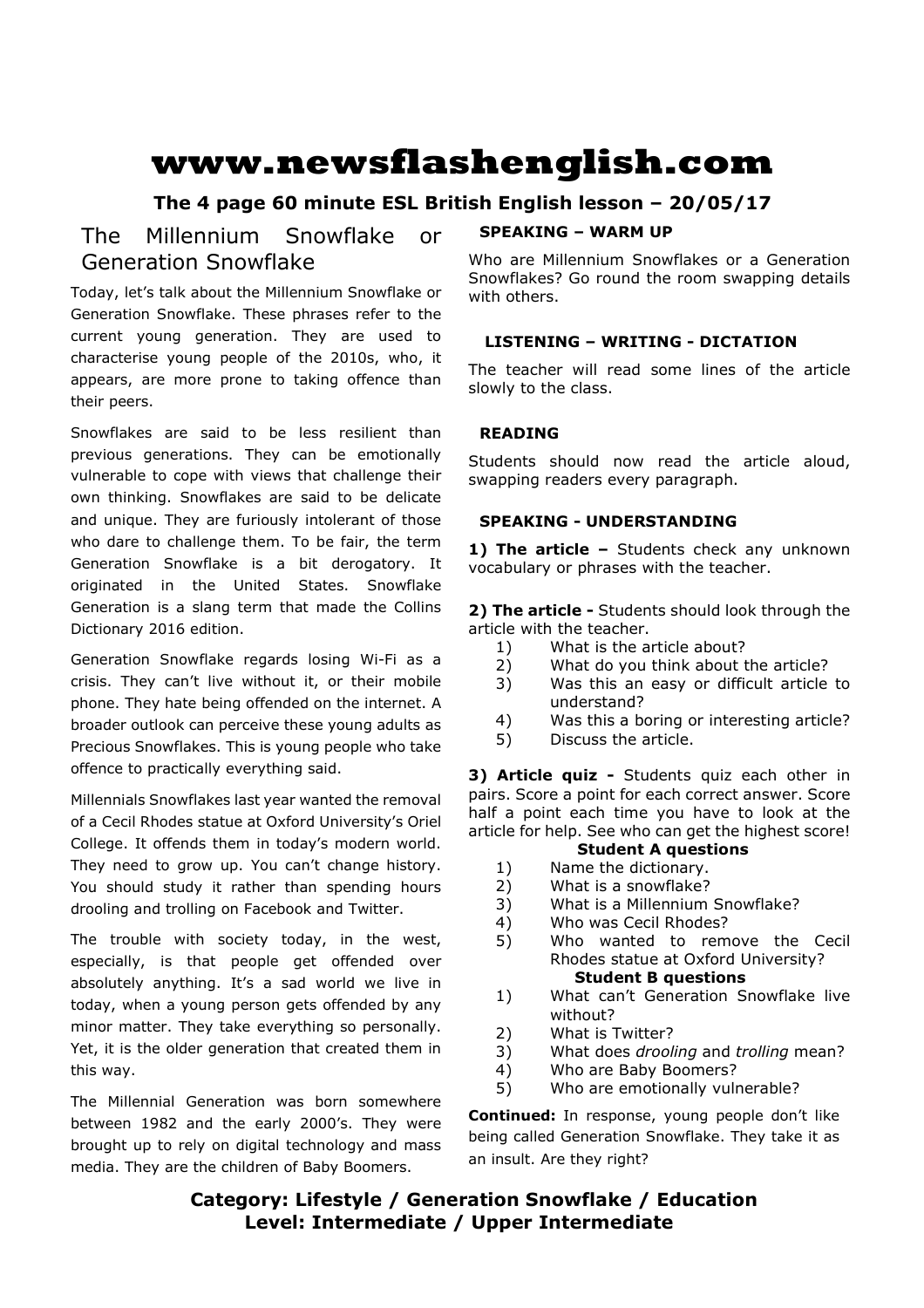### **WRITING / SPEAKING**

about **'snowflake***'. One-two minutes.* Compare with other teams. Using your words compile a short dialogue together.

### **WRITING / SPEAKING**

*In pairs* – Think of three things about Millennium Snowflakes that were in the article. Write them below. Discuss!

 $1)$   $\qquad \qquad$ 2) \_\_\_\_\_\_\_\_\_\_\_\_\_\_\_\_\_\_\_\_\_\_\_\_\_\_ 3) \_\_\_\_\_\_\_\_\_\_\_\_\_\_\_\_\_\_\_\_\_\_\_\_\_\_

Add three *other* things that you know about Millennium Snowflakes or Precious Snowflakes. Talk about them!

### **SPEAKING - ROLEPLAY 3**

*In pairs - Student A* is a Baby Boomer. *Student B* is a Millennium Snowflake. Start a conversation about the terms used. Do you like the terms or not? *3 mins.* 

### **DISCUSSION**

### **Student A questions**

- 1) In relation to the article are Snowflakes now becoming a Blizzard?
- 2) Are you a Millennium Snowflake?
- 3) Are young people today less resilient than previous generations?
- 4) Are people today easily offended?
- 5) Should people brush off being offended so easily?
- 6) How would people have reacted to people being so offended, say, 20-30 years ago? Would they have said 'get a life'?
- 7) Do you know any Precious Snowflakes?
- 8) Is Generation Snowflake right to be insulted by the term?
- 9) Why do young people today take everything so personally?
- 10) Do you know any whiny, entitled Snowflakes?

# **SPEAKING – ROLEPLAY 1**

In pairs. On the board write as many words In groups. One of you is the interviewer. The others are one of the following people. You are in the *Discussion FM* radio studio in London. Today's interview is about: *The Millennium Snowflake or Generation Snowflake.*

- 1) Someone who was born between 1990 and 1999.
- 2) Someone who was born after 1999.
- 3) Someone who was born in 1967-80
- 4) Someone who is a Baby Boomer (1946-65).

*The teacher will choose some groups to roleplay their interview in front of the class.* 

### **SPEAKING - ROLEPLAY 2**

*In pairs –* Think of how Millennium Snowflakes act in the office. Is it so different to how their peers act? Have office standards fallen because of the Snowflakes? Give some examples.

# **SPEAKING - DISCUSSION**

*Allow 5-10 minutes* – As a class.

**The Millennium Snowflake or Generation Snowflake** 

*The teacher can moderate the session.*

# **DISCUSSION**

### **Student B questions**

- 1) Are Snowflakes anyone who is fighting for social change?
- 2) Were the students of Oxford University's Oriel College right to want the statue of their founder removed because they now don't agree with his views in today's world?
- 3) Are we more intolerant these days?
- 4) Is social media to blame for how young people are today?
- 5) How do the Baby Boomers react to these Millennium Snowflakes?
- 6) Why do Generation Snowflake spend so much time on their mobile phones, on the likes of Facebook?
- 7) Are Facebook and Twitter to blame for how young people are today?
- 8) Do you get offended easily? Why?
- 9) Are many of your friends easily offended?
- 10) Did you like this discussion?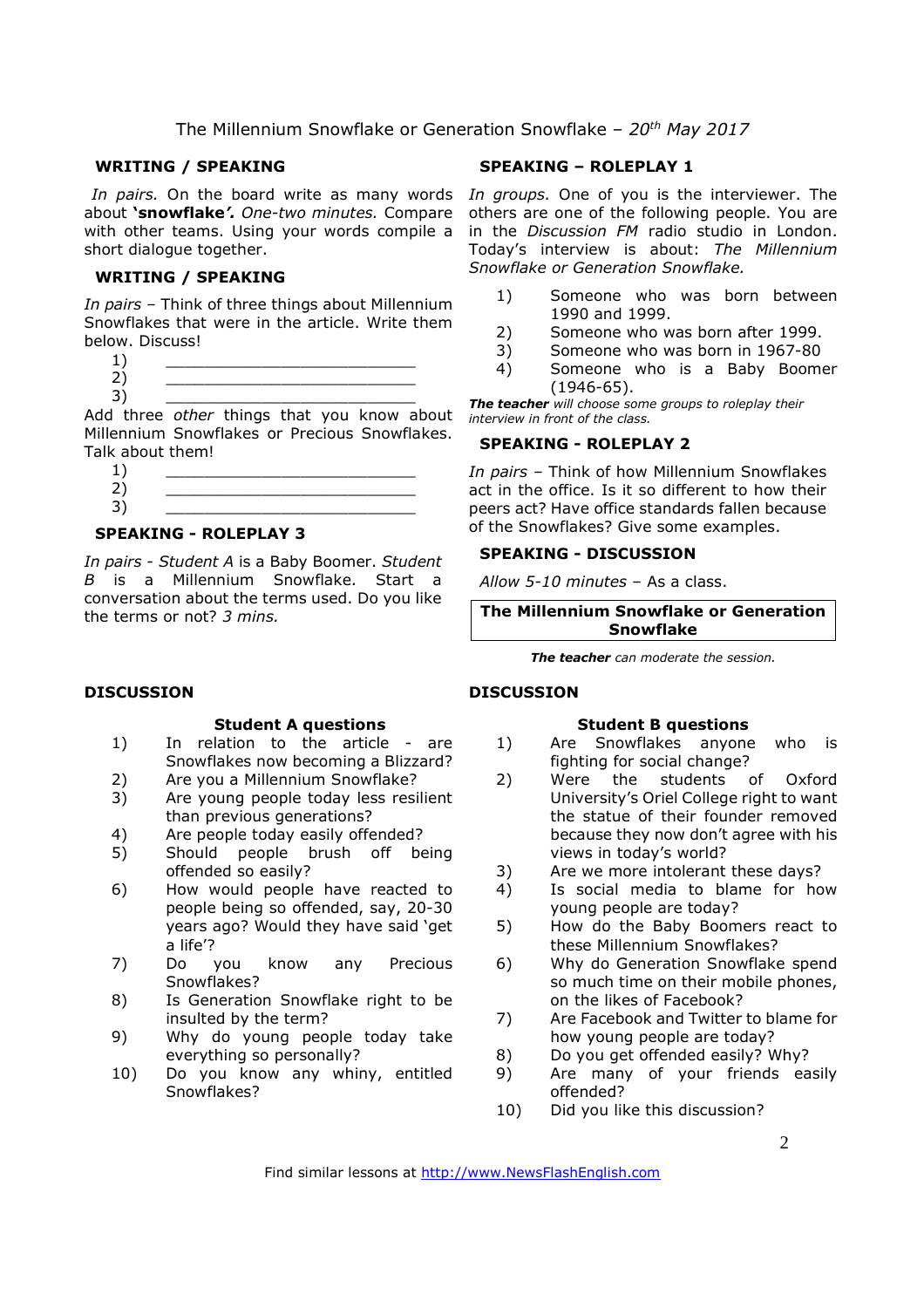### **The Millennium Snowflake or Generation Snowflake**

Today, let's talk about the Millennium Snowflake or Generation Snowflake. These phrases refer to the current young  $(1)$  . They are used to  $(2)$  young people of the 2010s, who, it appears, are more prone to taking offence than their  $(3)$ .

Snowflakes are said to be less (4)\_\_ than previous generations. They can be emotionally (5)\_\_ to cope with views that challenge their own thinking. Snowflakes are said to be delicate and (6) They are furiously intolerant of those who dare to challenge them. To be fair, the term Generation (7)\_\_ is a bit derogatory. It originated in the United States. Snowflake Generation is a slang term that made the Collins Dictionary 2016 (8)...

# *edition / vulnerable / generation / resilient / peers / characterise / snowflake / unique*

Generation Snowflake regards losing Wi-Fi as a crisis. They can't live without it, or their mobile phone. They hate being offended on the internet. A broader outlook can  $(1)$  these young adults as (2)\_\_ Snowflakes. This is young people who take offence to (3) everything said.

Millennials Snowflakes last year wanted the removal of a Cecil Rhodes statue at Oxford University's Oriel College. It offends them in today's modern world. They need to grow up. You can't change history. You should study it rather than spending hours (4)\_\_ and (5)\_\_ on Facebook and Twitter.

The trouble with  $(6)$  today, in the west, especially, is that people get offended over (7) anything. It's a (8)\_\_ world we live in today, when a young person gets offended by any minor matter. They take everything so personally. Yet, it is the older generation that created them in this way.

# *sad / society / practically / precious / drooling / absolutely / perceive / trolling*

# **GAP FILL: READING GAP FILL: GRAMMAR**

### **The Millennium Snowflake or Generation Snowflake**

Today, let's talk about the Millennium Snowflake (1)\_\_ Generation Snowflake. These phrases refer to the current young generation. They are used to characterise young people  $(2)$  the 2010s,  $(3)$ , it appears, are more prone to taking offence  $(4)$ \_ their peers.

Snowflakes are said to be less resilient than previous generations. They can be emotionally vulnerable to cope with views that challenge (5)\_\_ own thinking. Snowflakes are said to be delicate and unique. They are furiously intolerant of those who dare to challenge them. To be fair, (6) term Generation Snowflake is a bit derogatory. (7) \_\_ originated (8) \_\_ the United States. Snowflake Generation is a slang term that made the Collins Dictionary 2016 edition.

### *who / in / or / it / of / the / than / their /*

Generation Snowflake regards losing Wi-Fi as a crisis. They can't live without it, or  $(1)$  mobile phone. They hate being offended on the internet. A broader outlook can perceive (2)\_\_ young adults as Precious Snowflakes. This is young people who take offence to practically everything said.

Millennials Snowflakes last year wanted the removal of a Cecil Rhodes statue at Oxford University's Oriel College. It offends (3) \_ in today's modern world. They need to grow up. You can't change history. You (4)\_\_ study it rather (5)\_\_ spending hours drooling and trolling on Facebook and Twitter.

The trouble  $(6)$  society today, in the west, especially, is that people get offended over absolutely anything. It's a sad world we live in today, when a young person gets offended by any minor matter. They take everything so personally. (7) . it is the older generation (8)\_\_ created them in this way.

# *with / that / these / their / than / should / them / yet*